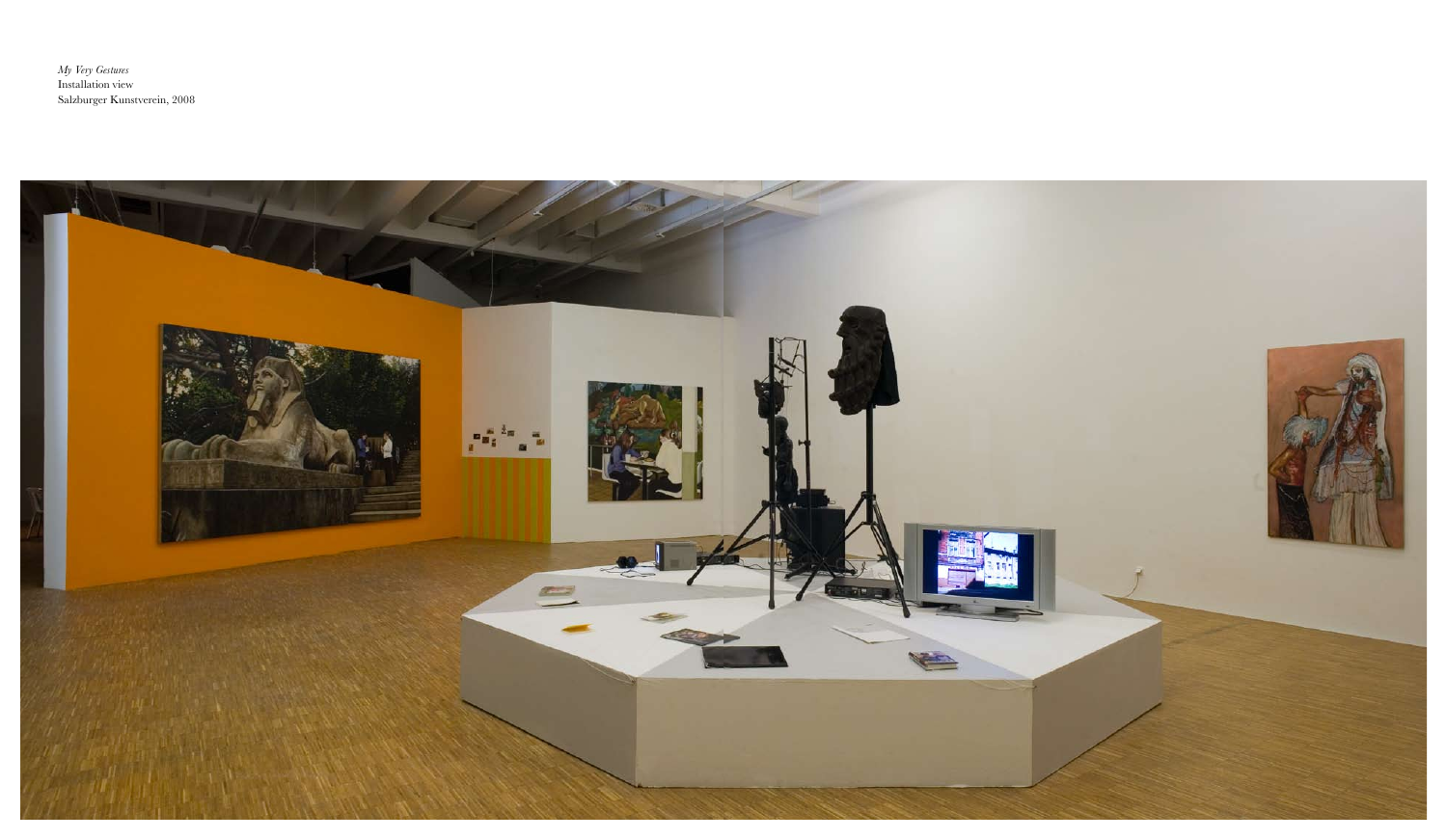varied works into conversation with each other. Pointing to the realism of other works, Majewski would say that these two aspects of her work are codependent, or won't exist without each other. Her imagination is not an escape from what can be experienced or observed, rather for the artist: "the imaginary or the visionary is kind of enfolded into the fabric of the real." 1 Perhaps the best example of how this works for the artist is Skarbek, a legendary spirit who has outlived his Socialist reformers and still haunts the mining towns that created him even as social and economic conditions deteriorate.

Bearing this in mind let's look more closely at one of the dream-like figures in the artist's work, for instance, the spirit depicted in the photorealistic figurative painting *Liebling* (1999), a work that hasn't aged in the way that oil paintings don't, if they're constructed well and treated right. (In conversation, the artist told me that one of her fascinations with oil painting was the way that they can defy time, or at least time measured by a human life.) The paint ing might be a present-day portrait of a young Dorian Gray—though without the addition of devilish, death-defying magic. Bound to the physical world the real model's misdemeanors won't ever sully its untainted surface. The work depicts a naked youth crouching in a mirror cube, whose front is open to the beholder. It is also through this virtual plane that the figure stares out of his two dimensional container or frame—where space is an illusion created by perspective—into our four-dimensional world. His body is reflected in multiple directions in the surfaces around him, a fact that doesn't seem to perturb this peaceful exhibitionist. (His gaze to the viewer doesn't suggest narcissist self-absorption.) A long mane and classically ob scured genitals emphasis a certain androgyny and arguably make him available as a figure of pansexual fantasy, an alter-ego, or a flirtatious muse, existing as a tantalizing possibility beyond entrenched or proscriptive gender or sexual codes. He is painted, and it is the medium, which allows this apparition to remain in a constantly renewed present rather than to fade away in the imagination where he came from. Perhaps he came from a dream and perhaps he is meant to reappear in ours.

 ometimes when we wake, regardless of what the day ahead might bring, the apparitions that have come to us in the night or early morning, cast a shadow in our heads. Looking at Antje Majewski's multifarious photographs, paintings, videos, and installations from the last fifteen years or so puts me exactly in that odd, in-between state of mind. A state, in which dream figures and their imaginative realm make their presence felt and color our perception of the objective world. Perhaps this is also what we are witnessing in the artist's self-portrait included amongst her series of black-and-white photographs mounted in mirror frames in *My Very Gestures… Enchanted* (2001). It shows Majewski holding one hand up to her forehead and with her eyes rolled partly back as if in, or performing that state when our sense of the real is inflected or haunted by visions. Apparently, and sometimes shockingly, the otherworldly, glowing protagonists or beings in these fading dreams or visions—whether statues or spirits and however strange, colorful or sexually-loaded they may be—are all aspects of ourselves. But they also exist outside of you, in your relationship to everything you have ever experienced, half-remembered, or projected onto the territory beyond what you think you know and have understood. **Maginarization** solution with order of the real world mingles of what the day ahead minglis bring<br>a place and a Angle Majewski's multifirients photographs, paintings, east a shadow in our beads,<br>nothing at Angle Majewski



Turning to the outside world, in the video *Erde Asphalt Wedding* (2007), Majewski and collabo rating artist Juliane Solmsdorf, crawl through the streets of the Berlin neighborhood Wedding, bare-kneed and absurdly costumed. Majewski is wearing a stretchy silver dress and Solmsdorf a black and gold sequin top and shorts—as if the two have emerged from a 1980s disco after a time lag. Partly, a disturbing endurance test that is sometimes painfully to watch, it is not clear whether the artists have somehow regressed or are still evolving, or even whether their excruciating progress on all fours has any specific purpose other than their almost primor dial movements. The tough and bleak streets of Wedding are completely transformed in the video through their performance, and appear like an alien environment or unfamiliar urban territory. The accompanying realistic painting *Säule Wedding* (2008) shows the two artists em bracing while standing on top of what might be a water fountain, thus in a sense becoming momentary beacons for creative or unorthodox use of public space. The painting preserves and monumentalizes their fleeting performative gesture.

It is also the present condition and the cultural history of a particular public space, which in spired the artist's interest in the ruins of the 19th Century Crystal Palace grounds in London. The painting *Entrance to Crystal Palace* (2002), which has as a companion a wall painting with 1

Antje Majewski in conversation with the author, August 2008.







**Out of the Ordinary** *Dominic Eichler*



Take for example, the dark, changeable, and powerful Polish coal mine spirit called Skarbek in Majewski and author Ingo Niermann's 2005 collaborative dance theater piece of the same name, or the fake tribe of face-painted, robed, and hooded figures in the artist's series of paint ings *L'invitation au voyage, Teil 4: Masken* (1999–2001). Works like these might be described as entailing the appearance of figures, whether their setting is a kind of heightened version of normality somewhere in the world, mythical, pure fantasy, or some kind of mixture of these. In the exhibition also titled *My Very Gestures* (2008), which, though by no means a complete retrospective, is nevertheless a kind of "looking back" or selected survey, these scenes and scenarios not only sit along side each other, they coexist. Sometimes the artist achieves this through a fixing of their outline, contours, texture, and tone on the surface of a painted image. Elsewhere they come to life through sculptural props, costumes, and narratives of a video. There are other equally important thematic threads in her work, principal amongst them a kind of postmodern social realism in which the artist often uses television and travel images. But in the exhibition *My Very Gestures,* and this accompanying catalogue, it is the idea that art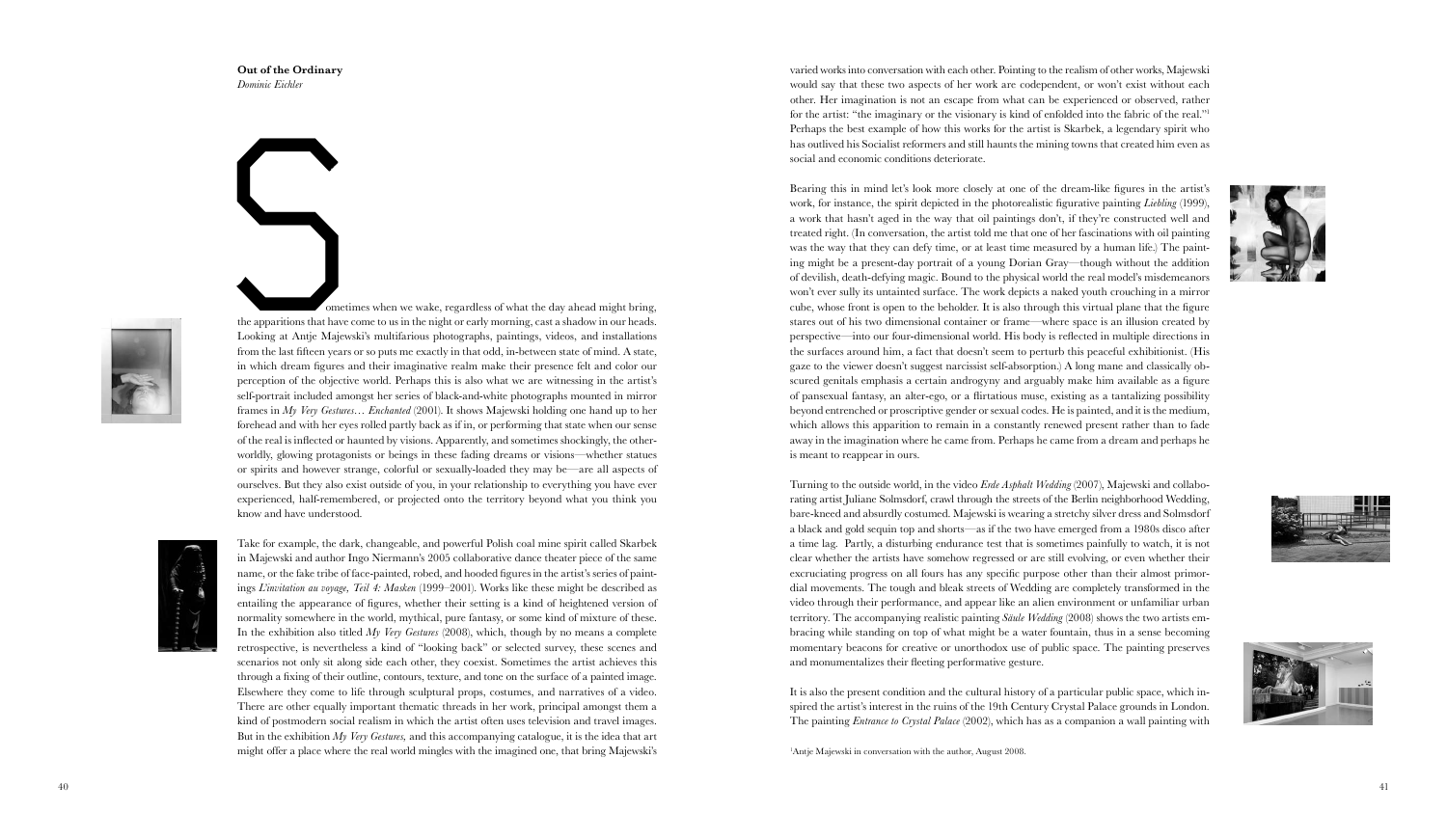the beginning Majewski made her allegiances, her inspiration, and critical perspective clear. Namely, that in terms of thinking about the fantasy figures, performance, roles, and costumes in Majewski's work, the theoretical backdrop is informed by a progressive form of feminism. In particular, Judith Butler's thesis about the importance of performance and performativity in the construction of gender should be taken into account. Again, the vibrant and mysterious images *Masks* are perhaps a good example of how this thought is taken on board in an undogmatic exploratory way in some of Majewski's work. The series depicts a group of friends and other artists with wildly painted faces in geometric abstract patterns and clothed in jar ringly patterned, non-gender specific clothes, sewn from inexpensive fabrics by the artist. The painting on untreated copper *Masquerade* (2006), which suggests that the painted image involves some modicum of magic and alchemy, is also a celebration of a potentially liberating form of performance.

But to return to the recent past, it is also important to remember that back in the mid-1990s, painting (for which Majewski became principally known in the late 1990s) and, even worse, realistic or figurative painting wasn't featuring large amongst emerging artists' practice. Al though, this unofficial moratorium on interest, on the part of curators and, to a lesser extent, galleries, was about to be done away with in a major way—in Germany, for example—as a result of the commercially driven rise of what's known as the Leipzig school. In sharp distinc tion, much closer to home for Majewski were the protagonists of the nascent Berlin scene still relatively small and self-referential, by comparison to today. Artists more specifically important to the context for Majewski included Lukas Duwenhögger, Ull Hohn, Michel Majerus, and Katharina Wulff, —all of whom in their own admittedly highly divergent ways, approached painting with a discursive vigor and a new affection for the problems of paint ing and addressing the troubled status of figuration. That is not to suggest that there was any sense of a Berlin school or movement, just that at that time, there was a lively discussion about what was seen as defensible rather than kitsch or conservative or otherwise retrograde in con temporary painting. It's important to appreciate Majewski's work in terms of that context and intellectual climate of those years.

The exhibition title *My Very Gestures* is taken from the Frankie Goes to Hollywood album *Welcome to the Pleasuredome*. In particular, some lines which paraphrase a passage from Friedrich Nietzsche's *The Birth of the Tragedy* (*Die Geburt der Tragödie, 1872*): "In song and in dance I ex press myself as a member of a higher community. I have forgotten how to walk and speak. I am on the way toward flying into the air... dancing. My very gestures express enchantment. I feel myself a god. Supernatural sounds emanate from me. I walk about enchanted, in ecstasy, like the gods I saw walking in my dreams. I am no longer an artist, I have become a work of art." The artist wrote to me that this perhaps "summarizes more than anything else what would like to get at." To me this suggests that at the core of Majewski's practice is the idea of a celebration, the performance and living out of joy. The figures and characters in her art spring forth from the ordinary in order to show us a different imaginative trajectory.

[...] I am happy living here, far from the world, receive visits from a few intimate friends and work as best I can.

Had I been completely happy, I might not have worked."<sup>2</sup>















historical postcards illuminating the cultural and social history of the Crystal Palace, and the painting *Dinosaurs* (2002), direct the viewer's critical attention and imagination to both the past and present. In these works, the protagonists are some anonymous teenage girls who chat below a sphinx whose eyes have been defaced with red paint, and eat together in a cafeteria in front of a wall mural of dinosaur models—a depiction of one of the Crystal Palace's original and only surviving attractions. What we are offered are ordinary scenes with an extraordi nary past. By painting them, the artist has achieved an instable convergence of the real and the fictional. In the exhibition *My Very Gestures*, the idea of the fairground or international exhibition is echoed in the display and exhibition architecture. The housing for the display of the video *Erde Asphalt Wedding*, for instance, recalls a freestanding fairground stand. The same goes for the striped octagonal platform elsewhere in the room, which provides visitors with an island to gather and rest and become part of the display and peruse the curiosities around them, such as the Skarbek puppet and masks.

It is perhaps useful to go back to the earlier days of her artistic production in order to locate and contextualize Majewski's artistic intention in relation to her divergent subject matter. In the mid-1990s, the artist published a text in one of the first issues of the still existing indepen dent Berlin art, culture, and politics magazine *Starship*, which reads something like an un tamed manifesto for a painter, specifically a woman painter. In fact, the text was constructed wholly from citations of texts from the women painters Rosa Bonheur, Marie Bashkirtseff, Louise-Cathérine Breslau, and Tamara de Lempicka. The following excerpt gives an idea of its tone:

"As a young girl I squandered my time with excessive questions and eccentric inanities. There is a time when one feels naively capable of doing anything. [...] I smoke three packs of ciga rettes a day and swallow tons of sleeping pills at night. The days are just too short. Sometimes I go to bed at night, come home at two in the morning and work until six under terrible light. [...] I have a goal, and I have a plan. After every second sold painting I will buy a bracelet, until the diamonds and jewels reach from wrist to elbow. You really have to have a lot of enthusiasm for your art to live in this ghastly milieu and among these clowns. I am only interested in the best.

I have a very black wig on and my eyebrows are also dyed black. I can spend entire nights sleepless, thinking about a picture or a statue; never has the thought of a beautiful man had the same effect.

Two years earlier the artist had published the art historical text *Some Women Realists, Revis ited* 3 , considering the position of realistic painters of the 1970s including artists such as Joan Semmel and Sylvia Sleigh. I mention these early writings because to me they show how from 2

Antje Majewski, "Pastiche," *Starship* 3 (Winter 2000): 124-125 3 Antje Majewski, "Einige Realistinnen," *Starship* 1 (Autumn 1998): 24-35